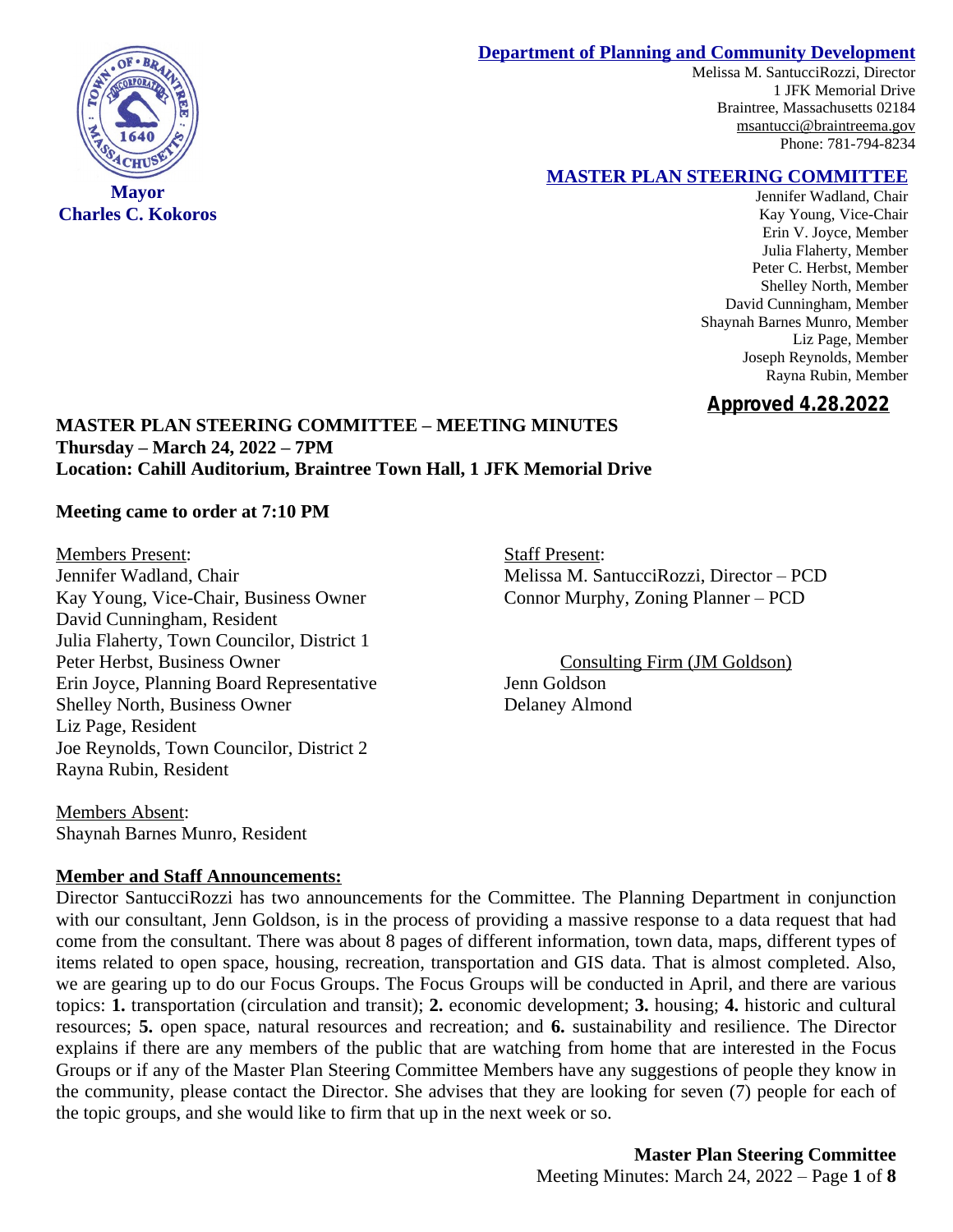# **Overview:**

Jennifer Goldson begins by explaining that they have a PowerPoint to share to keep everyone organized. They also have an activity to do with the committee. Jennifer Goldson is the owner and founder of JM Goldson, and she is the Prime Consultant. On the team, they also have RKG Associates as well as Kittelson & Associates.

Delaney Almond, Community Planner at JM Goldson, is excited to see everyone in person, and she will be reviewing the website they have created a little later in the presentation.

Ms. Goldson is going to review the Phase I Schedule, discuss the Focus Groups and then the committee and any interested members from the public will break into smaller groups to participate in a mapping exercise. Ms. Goldson likes to do activities like this at as many Master Plan meetings as she can, as it allows participants to share their thoughts and ideas. After the exercise is concluded, Ms. Almond will review the website, and there will be a discussion about the first community forum, which is planned for Saturday, May 21, 2022.

Ms. Goldson reviews upcoming activities in Phase I of the Project Schedule. In April, there will be Focus Groups held over a number of weeks; then the Committee will meet at the end of April (on April 28) to share what we learned at the Focus Groups. We also want to prepare for and design the Community Workshop. Throughout these months, we are working on the Existing Conditions Report. In May, we will not have a regular meeting of the Steering Committee, as we will be having the Community Forum. In June, JM Goldson will be submitting the Existing Conditions Report, in draft form, for the committee to review. It will be presented to the Master Plan Steering Committee, the Planning Board and the Town Council in order to get feedback and make revisions over the summer. The next immediate step is the Focus Groups.

## **Master Plan Topic Focus Groups**:

Jennifer Goldson explains that sometimes people get confused between Focus Groups and Public Forums. The Focus Group is a way of understanding a variety of perspectives of people that are town leaders or that serve on Boards/Commissions or have some special knowledge of the subjects we are studying. As we put the Existing Conditions Report together, Ms. Goldson feels it is important not just to look at the plans and reports but to also talk to various knowledgeable people in the community about those things, as they are a lot closer to those issues. It helps the consultants understand what they are seeing in the data, what they are learning in reports and studies and if there is anything else they should know. These are not big, public forums; they are limited to seven people in each group. They are about an hour and 15 minutes long. They are not recorded. People are given a sense of what they will be asked about. Participants are mainly asked about issues, opportunities and strengths. People that are invited are typically people that serve on Town Council, people that may be Board/Commission Members who have some special focus, as well as people who work for the Town and sometimes advocates in the community. Master Plan Steering Committee Members can serve on the Focus Groups, but they do not have to. There is one focus group for each of the six elements that were mentioned earlier by Director SantucciRozzi: **1.** transportation (circulation and transit); **2.** economic development; **3.** housing; **4.** historic and cultural resources; **5.** open space, natural resources and recreation; and **6.** sustainability and resilience. The Public Facilities and Services element won't be a Focus Group. An RKG representative will conduct a series of one-on-one interviews with all relevant town department manager. The immediate next step is to send Director SantucciRozzi any ideas you have for participants in these Focus Groups by next Thursday, March 31, 2022.

Rayna Rubin asks about "Meetings in a Box" and when that would happen in the schedule. Ms. Goldson advises that would be in Phase II. Phase I is really focused on Existing Conditions. At the Forum we will start to talk about peoples concerns/issues as well as what they envision. Phase II will be focused on getting out to the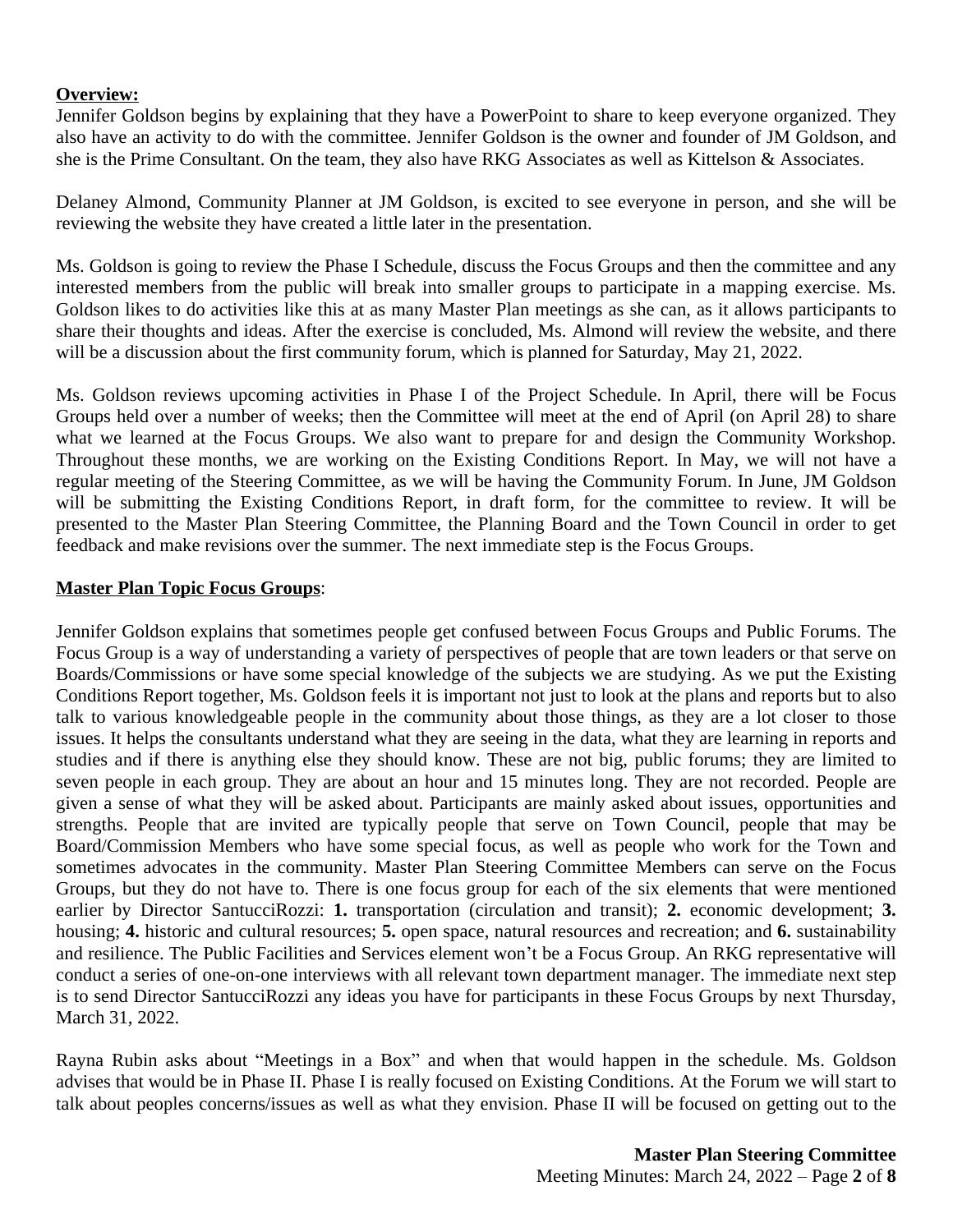community in multiple different ways. Rather than doing another public forum, we would do "Meetings in a Box".

Julia Flaherty asks to review what an individual should do if they want to participate in a Focus Group. Ms. Goldson suggests that they email Director Melissa SantucciRozzi, who is collecting a list. Ms. Flaherty confirms that they should provide their name, contact information, their area of interest and why they are interested. Ms. Goldson advises that there will be lots of opportunities to participate.

## **Group Activity Session**:

Ms. Goldson suggests committee members form groups of at least three, and members of the audience can also participate. There are two parts to this activity. One is identifying Special Places in the community. The second is identifying Opportunity Areas. This can be defined in many different ways – whatever you feel that in the next ten year you would not want to see gone, deteriorated or compromised (i.e. places that you want to see preserved or protected). The blue markers are to be used to identify Special Places. Participants are asked to write down any disagreements as well as anything they strongly come to consensus on. Participants are asked to label these locations with A, B, C, D so that they can be cross-referenced on the notes. The red markers are to be used to identify Opportunity Areas. These are places that may have issues and could use improvement; they present opportunities for change or transformation. Participants do not have to specify how these locations should be transformed but they can merely say they think this is a problem and the area has opportunity for change. If there is an idea on how the area can be transformed, this can also be included.

Julia Flaherty asks if an area can be special as well as challenged, and therefore be both blue and red. Ms. Goldson responds and states that perhaps you can work with preservation and change in the same site.

Liz Page clarifies how audience members can participate. Ms. Goldson specifies that easels have been distributed around the room for audience member participation. Once the group activity winds down, Ms. Goldson would like to hear brief presentations from each group. Ms. Goldson asks Planning Staff, Connor Murphy, to provide an overview on the map of key locations. Mr. Murphy highlights Route 93 junction, South Shore Plaza, Five Corners, Franklin Street (Route 37), intersection of Granite Street with Pond Street, South Braintree Square, Washington Street to Thayer Sports Academy, West Street to Washington and then north to Braintree Square, the Landing, Liberty Street (which begins at Commercial and extends south towards Holbrook), the high school near Sunset Lake, South Middle on Peach Street and where Route 3 bisects the town.

At the conclusion of this group activity, each group provides a presentation. Ms. Goldson wonders if, other than conservation areas that are already protected, there were other areas at risk that were called out for protection, and what areas were noted for opportunity.

Erin Joyce presents for her group; she worked with Liz Page and Rayna Rubin. They flagged a lot of "open space" locations such as the town forest, the Cranberry Pond area, Sunset Lake, Pond Meadow Park and the Quincy Reservoir. They also made a special point to point out the cemeteries in town – specifically the more historic cemeteries such as Elm Street Cemetery and the small cemetery near Sunset Lake. They are nice areas to walk for a moment of solitude. This group talked a lot about the historic area in the town with the idea of preservation and promoting new development to have an "ode to the historic areas", whether that is through architectural guidelines. The historic area was identified as both an opportunity and a special place. There was discussion about the Monatiquot River Walk and other areas designated as public space along the Riverwalk with an idea that there could be connectivity in the future. There was a feeling that there is access to open spaces, but it is not well-signed and there is limited parking. Some opportunities included the Ivory Street corridor from the Grossman Plaza down to the Armstrong property. This area was liked for redevelopment. This group discussed pedestrian connectivity between some neighborhood and through the rotary and how that can

> **Master Plan Steering Committee** Meeting Minutes: March 24, 2022 – Page **3** of **8**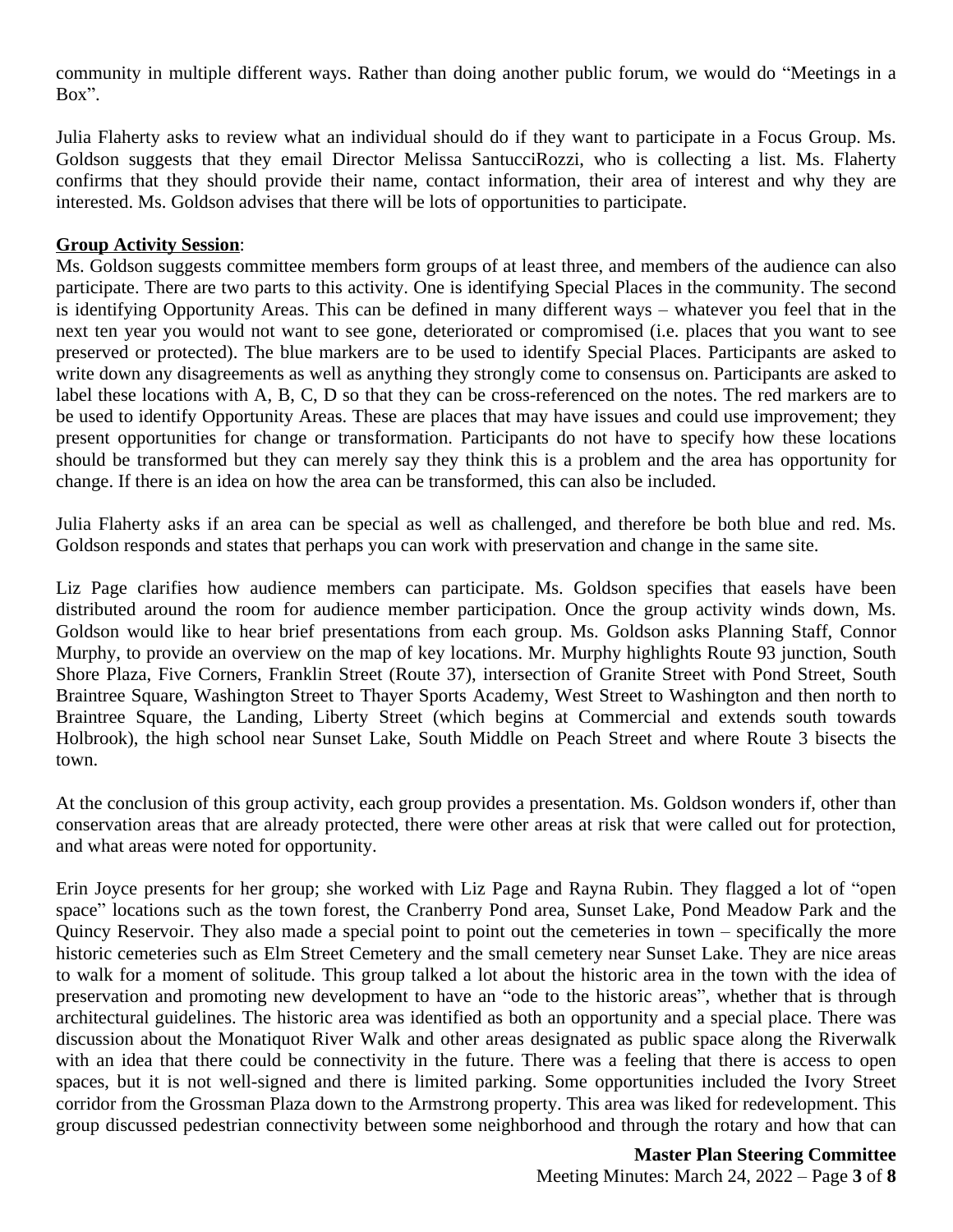be improved. The green space in the Hawthorne Neighborhood near St. Thomas More Church was discussed as open space that may need to be preserved or for ideas on what can go there. Areas on Pond Street were discussed as areas of opportunity related to use for veterans and/or disabled housing and community spaces.

Jennifer Wadland presents for her group; she worked with Joe Reynolds, and Kay Young. This group chose many areas that are special including: Eaton's Pond, Casey's Pond, Watson Park, Hollingsworth Park, Pond Meadow. They are all very important to the community, and they are utilized quite often. They also identified the Braintree Dam and the Quincy Reservoir, which is behind the mall. There is some open space there. This was identified as an area that could be more open space. The Town Hall historic area and the square were also identified as Special Areas. They are both an opportunity, and they are special. They need some work, as do all the school playgrounds. The neighborhoods utilize the playgrounds. There are camps at the playgrounds, and they are all very special. North of Great Pond was brought up as a Special Area as well as an opportunity because it could be expanded. Opportunity Spaces that were identified included: Ivory Street Corridor; Wood Road, as there is opportunity for growth there; the former Lottery location; the squares are an opportunity; and the Landing is an opportunity. South Shore Plaza can be an opportunity with a need to re-imagining itself. There was discussion about more of a protection buffer between the neighborhoods and the mall, which Ms. Wadland feels is a big problem currently. That would be an area that is an opportunity and also a special place.

Julia Flaherty presents for her group; she worked with Shelley North, David Cunningham and Peter Herbst. Ms. Flaherty expressed that there are starting to be some really strong themes because her group identified some of the places that other groups have also identified. In her group, it was quickly very clear that they had a strong sense that a lot of the special places in Braintree had to do with open green space and water features. They talked about Sunset Lake, Pond Meadow, the **whole** Monatiquot River and how there is a wish for that to be preserved and to create some connectivity between different portions of the Monatiquot River. They talked about Smith Beach and how that needs to be maintained differently and thought through differently in terms of how we use it. This group talked about the Braintree Dam and the Reservoir, which could be used for passive recreation. The opportunity areas were largely commercial development opportunities such as: 1.) the Ivory Street Corridor; 2.) Route 53, which is rundown and needs a face-lift. Some development investment would be great there. They talked about all the square (South Braintree Square, Braintree Square), which are wonderful places that need to be carefully stewarded so that they don't become burdened with too much traffic and they remain vibrant. This group talked about some of the under-utilized buildings in the town like 90 Pond Street and the old South Middle School-once the new school is constructed. This group discussed the difficulty in getting from one side of town to the other, and the rotary was judged to be dangerous.

Kelly Moore presents for his group, which consisted of audience members. He expressed that there were a few themes. They want to maintain the integrity of the neighborhoods. They would like to ensure that there is no encroachment or "mega" changes. They like the idea of the "quaintness" quotient, which means to maintain more of a colonial look rather than a mechanized manufactured look for new commercial buildings, especially. Areas they are concerned about include: 1.) South Shore Plaza which they feel will need to be reconfigured and refashioned; 2.) they like all the maintained areas already that are the parks and playgrounds; however, if they could be used for more community pathways that would be an effective use; 3.) the Monatiquot River walkway, while they love what is happening there at the dam, they would love to see a walkway path all the way from the dam location all the way to Smith Beach; 4.) making sure the integrity of the squares are maintained because they are not. This group totally agrees with Councilor Flaherty's comments related to traffic in the squares.

Connor Murphy presents for the second group of audience participants which included: George Clements, Councilor Boericke and Jeri Frazier. With regards to Special Places, the group agreed that these areas included: Watson Park, Smith Beach, French's Common, the library and Town Hall area, Sunset Lake, the golf course, and the connectivity of the Town to the Blue Hills. The squares were discussed as blue areas (Special Places), as well as Elm Street Cemetery. They continued with the open space theme.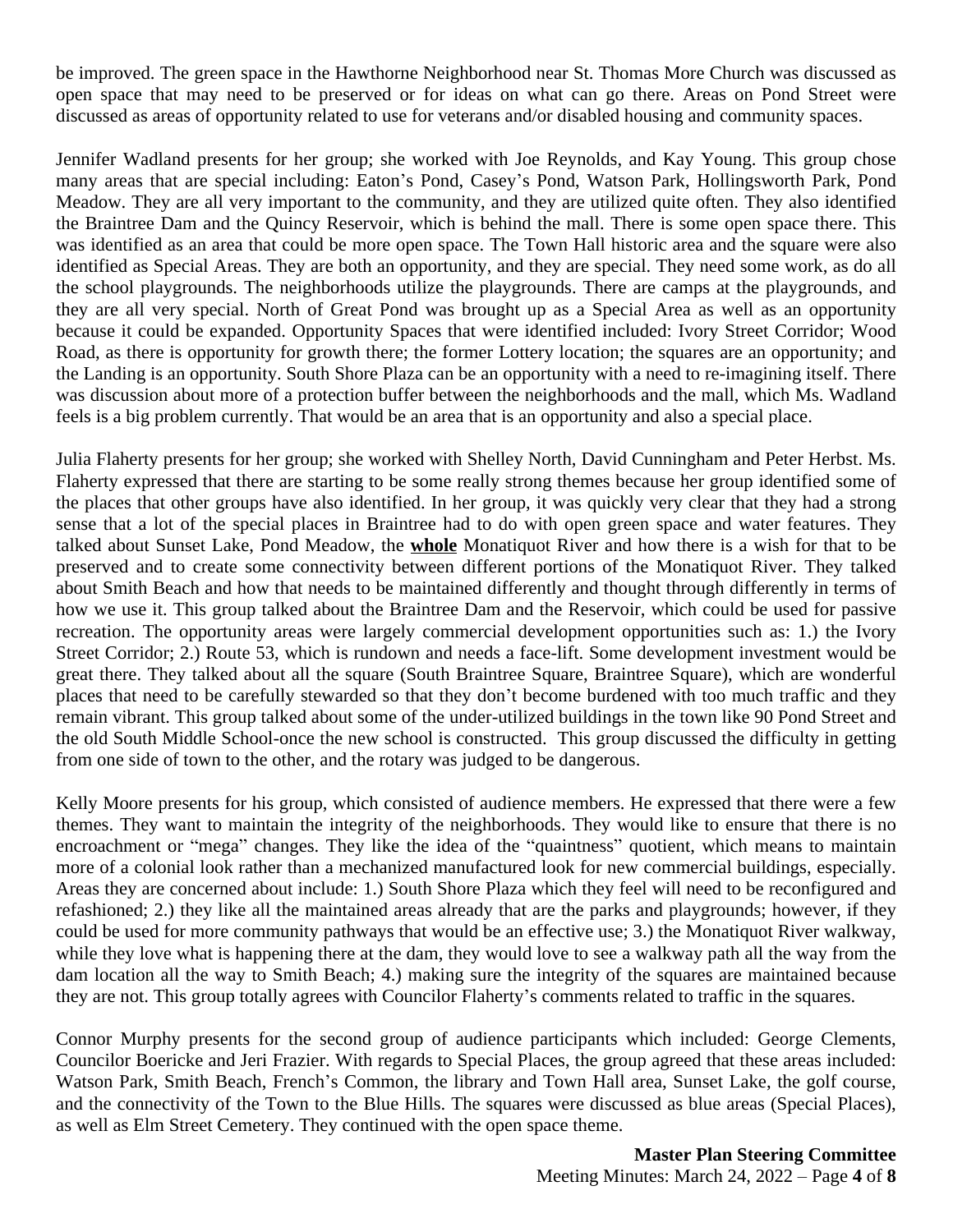Areas that this group identified as red areas (Opportunities) were locations along Ivory Street and Grossman Drive, the corridor going from Five Corners down to Randolph, the corridor from the rotary along Union Street to the Landing, the areas right off the highway along Independence Avenue, Eaton's Pond, the St. Thomas More property, South Shore Plaza, the high school, 74/90 Pond Street, Armstrong Cork, Garden Park and the heavy commercial uses there and Columbian/Grove Streets.

Ms. Goldson is noticing common themes, and she states that this is really helpful. Ms. Goldson asks what the group thought of this exercise. Rayna Rubin learned a lot just in hearing how people perceive the areas. She thought the discussion around new ways to use areas was very useful. Joe Reynolds mentions that, although his group was diverse in the community and in life, it was obvious to him that there was a common theme of what their concerns were, what those areas of preservation and special areas should be. Councilor Reynolds observes that all participants seem to be generally in agreement of where the Opportunity Areas are. He felt it was a very encouraging step and experience to identify a few areas that were both Special Places and Opportunity Areas.

Ms. Goldson asks if any groups did not agree on anything. Member Cunningham found that there were people that didn't know each other and they were almost in agreement across the board on every single issue. It was interesting to see that people that met each other for the first time were able to see certain things before they even knew what other people were talking about.

Ms. Goldson explains that they will provide a summary of this activity to preserve it for the record. Any notes can be sent to Delaney Almond, Jenn Goldson or the Director. They will take photos of all the maps and provide a transcription.

# **Braintree Master Plan Website Launch and Project Naming Contest:**

Delaney Almond will briefly review the Website. The website can be found at:

# <https://tinyurl.com/braintreemasterplan>

Ms. Almond will review the different aspects of the Website. The website hasn't yet been shared; therefore, any changes that Steering Committee might want could be included before the Website becomes public.

Director SantucciRozzi states that this link will be circulated on the Master Plan Steering Committee page on the town website, and this new website will probably be used as the main page. There will also be information on the Town's main page about the Master Plan Website.

The next section on the Website provides an overview of each of the Phases with a brief synopsis of what is going to happen in each phase. Next there is an area showing upcoming events so that people can stay up-todate on what is happening next. This will be updated throughout the project.

The **Previous Plans and References** Section are project documents, and they link directly to the Town Website on the Master Plan Steering Committee Page.

The Website also includes a form, near the top of the page, that people can fill out to name the Master Plan. Ms. Goldson explains that the actual name is not specifically important, but she wants to provide a way for people to participate right away in this process. At the next meeting in April, we can look at ideas. Liz Page asks if there are many locations that give it a different name other than "Master Plan". Ms. Goldson states they have seen a lot of different names like "Envision Braintree" or "Imagine Braintree 2033" or "Our Town 2033". Liz Pages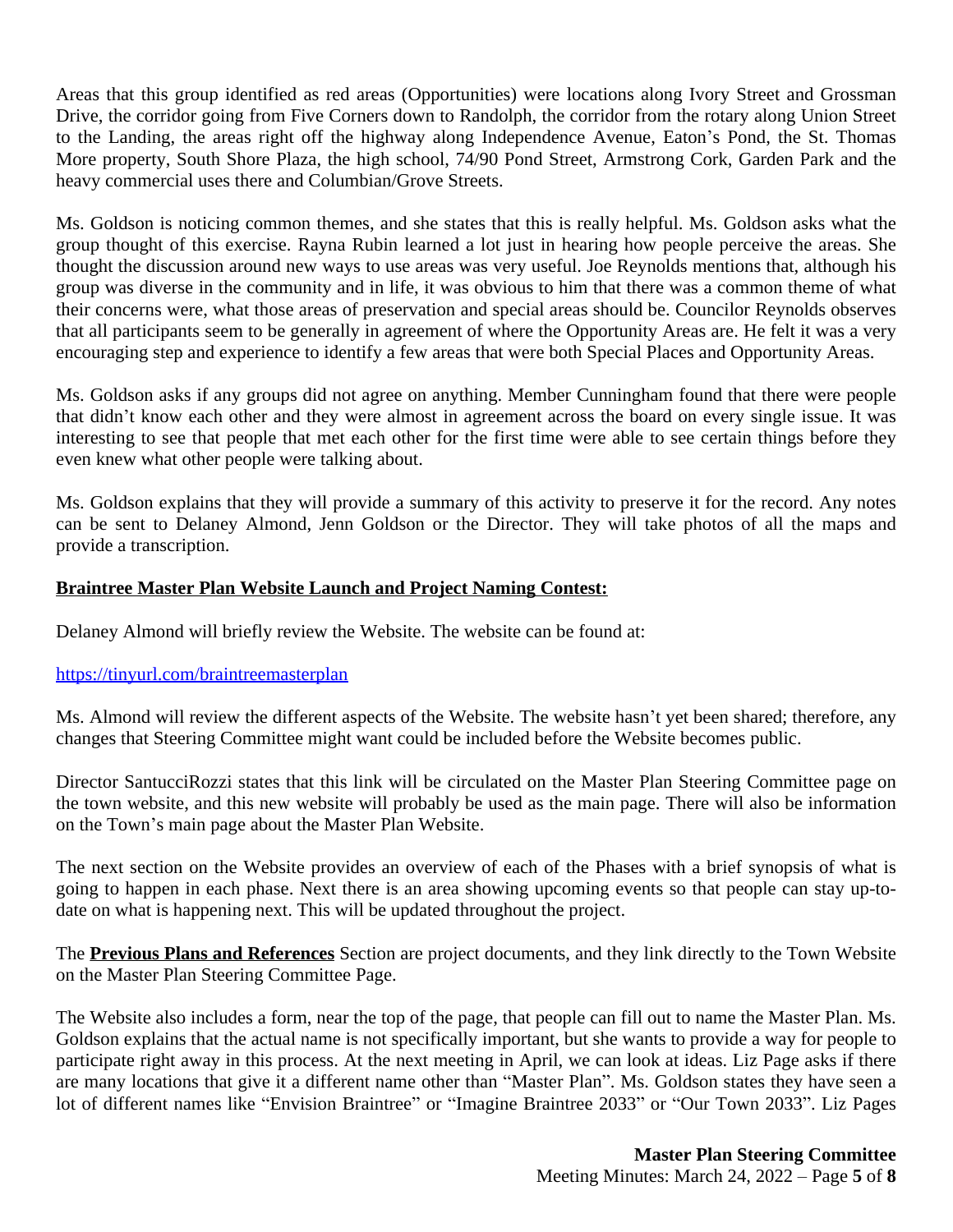states that someone expressed concern to her because in all the documents that we go back to it always refers to "The Master Plan". There was concern that, with a different name, there wouldn't be easy "look-up" access.

Ms. Goldson explains that the subtext would still call this a Master Plan.

Ms. Almond states, as we go forward with the project, we will have a lot more content to put on the page. We will have different links to activities and engagements that people can take part in. Ms. Almond has provided an example of what they did in Medway, which was a crowd mapping activity where people could look at a map online and put a point on the map with their idea. Ms. Almond explains that the "Name the Master Plan" option is done through **Survey 1, 2, 3.** There are also other opportunities to use surveys in the process. Ms. Goldson points out that it would be interesting to ask a new question every week.

Shelley North mentions that The Patch can sometimes include a survey with a link. Director SantucciRozzi is going to be having some discussions with the Mayor regarding what we want to do for social media. The Town does have a Facebook account, and we may want to do periodic posts.

Kay Young asks if there will be one central email address. The Director states that most likely it will be noted here; it will be a central area that is accessible. Getting people to go to the Website will be where they find all of the information. We really want to populate this with as much information as possible and encourage people to go here. Ms. Young confirms that people that are unable to attend meetings in person will still be able to email or participate or comment. Ms. Wadland asks if the committee will see the comments. Ms. Goldson advises that for every phase of the project they create a deliverable of everything they have learned through the process. In Phase II, which is where a lot of the public engagement around visioning will be, we will have lots of different ways to collect information including the crowd map idea. Ms. Goldson provides an overview regarding how reporting will be done.

# **Community Forum Details and Outreach:**

Ms. Goldson wants to begin discussions related to Community Forum, noting that we will have another meeting before it happens. She wants to get the group to start thinking about it. The Community Forum will be held on Saturday, May 21, 2022, at 1:00 PM. The purpose is to do a public launch of the project where we invite as many people as will come. We want to share as much information as we have learned about the project so far. Mostly, we want to solicit feedback. We will design different activities. Different ideas will be presented at the next meeting. The idea would be to design a bunch of activities where community members don't need to know a lot. They don't need to memorize data or be an expert in any subject to participate. The Forum will be held in Cahill Auditorium. There are two general styles which are: 1.) an open house style, and 2.) a workshop style. Both would start with a presentation at a specific time.

The Open House format would have stations around the room that would be staffed by committee members as well as the consultant's team. There would be activities, and people can leave when they are done. If we start this meeting at 1:00 PM, the presentation could be at 1:15 PM so that people have a chance to come in, get settled and they would be oriented to the stations around the room. The Open House would probably be the shorter meeting of the two formats and could potentially end after 90 minutes.

For the second format, Workshop Style, people would be in attendance from beginning to end. There would be tables around the room. People would be sitting at a table of six to eight people. There are activities at each table, and people stay with that group. Each committee members and participants from the consultant's team would be stationed at a table as the facilitator. Attendees are encouraged to stay for the whole time and participate in the discussion at their table. The Workshop Style would probably be for two full hours because there will presentation then activities.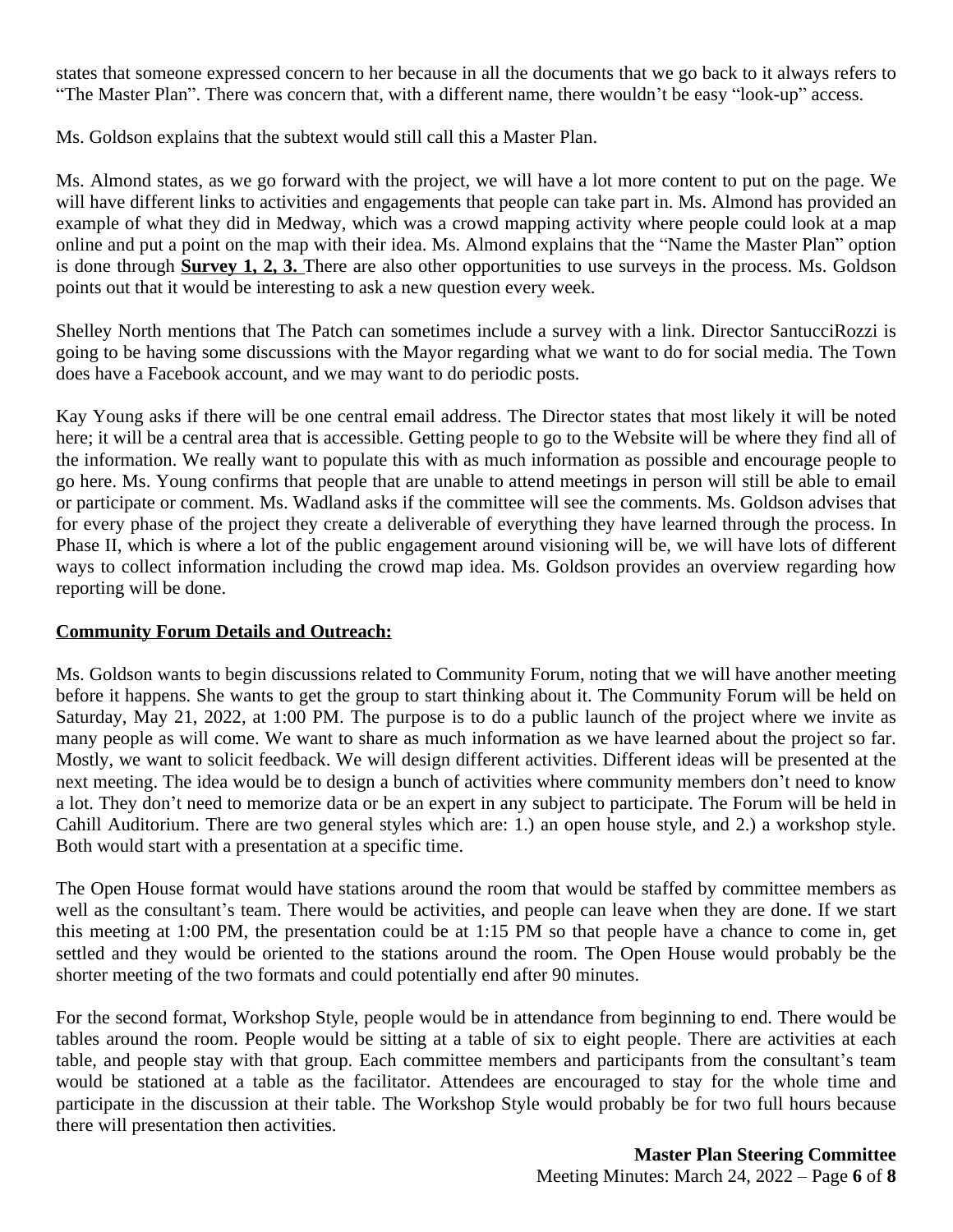Chairwoman Wadland asks what Ms. Goldson's recommendation is with the understanding that the Committee wants to get the most out of the session, to get the most information and to attract people to attend. What format would yield the best result. Ms. Goldson states there are pro's and con's to each style. The negative of the Open House style is that people don't necessarily talk to each other. They probably will talk to committee members and consultants as they roam the stations. Mostly they do individual activities. It is not designed to force the inter-action between participants. The benefit of the Open House is that people don't feel captive. They can come here the presentation, and if they are in a hurry, they can participate in as many stations or as few as they want. Then, they can leave when they want without feeling like they are disturbing the whole event. There is more flexibility with this format.

The benefit with the Workshop Style is the opposite. People are encouraged to sit with each other -- people that they may not know. Typically, nametags have an assigned table. So, the person you walk in with is likely not the person you sit with. Member Rubin asks if Ms. Goldson finds there is more participation with the Open House format than with the Workshop format. In "Pre-Covid" days the Open Houses may have had more participation because it is so flexible and you can advertise it that way. However, it is hard to say. The drawback with the Workshop Style is that sometimes people cannot commit the full two hours; so, they don't attend.

Member North asks, in the Open House forum when you didn't get enough people, how did you change your strategy to get the answers you needed to get? Ms. Goldson states they quickly, within 24 hours, created an online forum and took all of the information from the Open House and put it to a new web platform with the same questions. They were able to double the participation and get more feedback. Chairwoman Wadland asks if it would make sense to do both. Ms. Goldson states they could make it available online as well. Vice Chair Young thinks it makes sense to have both, as some people don't feel comfortable participating in public with people they don't know. Ms. Goldson concludes, if we are going to also do an online platform, the activities of an Open House would translate a little easier to an online platform because the Workshop format is more about talking to each other. Chairwoman Wadland states, if the committee member could help with the outreach, they could amplify the messages. Member Rubin suggests that the Mayor do a "robocall".

With regards to Outreach, Ms. Goldson and her team create social media graphics that the Town can post on the website. Committee Members can share it on their personal pages. They also create a traditional flyer than can be emailed, posted on the website, left around town at local businesses or handed out at various locations. They also create a Press Release. Six weeks prior to the forum (i.e. the week of April 4<sup>th</sup>), they will create a "Save the Date" blast. The consulting team will work with Director SantucciRozzi to make sure that gets out.

The April Master Plan Steering Committee Meeting is about a month before the Community Forum, and Ms. Goldson advises that is when they do the real push of outreach. She can share the Outreach Checklist (provided in tonight's slide deck). It basically goes through different ways to get the word out to the community. Ms. Goldson advises that the next meeting is on Thursday, April 28, 2022, at 7:00 PM. At that meeting, they will provide an update of what was learned at the Focus Groups and more work will be done to plan for the Community Forum.

# **Recording Secretary:**

Director SantucciRozzi advises that we haven't hired a Recording Secretary yet. The Director was hoping to get a recent graduate of a planning program, and she has been unable to connect with that person. The Office Manager from the Planning Department has done the minutes for now, and she will continue to provide that service until we get a Recording Secretary.

# **Approval of Meeting Minutes – February 24, 2022:**